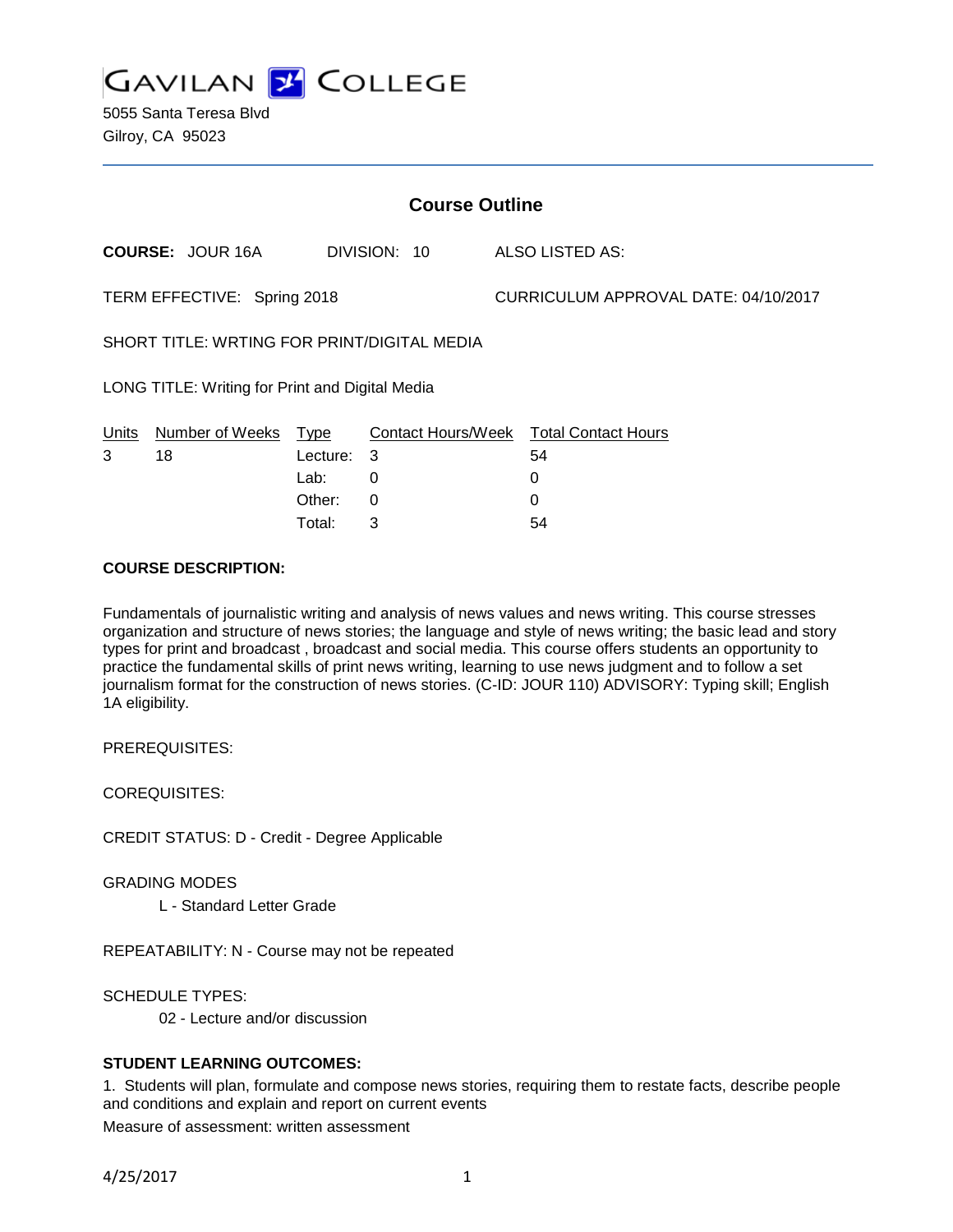Year assessed, or planned year of assessment: 2013

2. Students will define and apply standard journalistic practices

Measure of assessment: written assessment

Year assessed, or planned year of assessment: 2013

3. Students will schedule time for reporting and writing and define, relate and compare their own best practices.

Measure of assessment: written assessment

Year assessed, or planned year of assessment: 2013

4. Students will describe and translate constitutionally guaranteed freedom of speech into practical language and define libel and best ethical journalistic practices, differentiating between standard and substandard ethics

Measure of assessment: written assessment

Year assessed, or planned year of assessment: 2013

5. Students will diagram and analyze existing new stories by appraising lead sentences, perspective paragraphs, overall structural codes and the use of quotations, statistics and anecdotes in journalism

Measure of assessment: written assessment

Year assessed, or planned year of assessment: 2014

6. Students will work with each other to appraise and revise each other's stories

Measure of assessment: written assessment

Year assessed, or planned year of assessment: 2014

7. Students will debate, criticize, question and compose responses to current events and participate in discussions about appropriate content for the newspaper

Measure of assessment: written assessment

Year assessed, or planned year of assessment: 2014

8. Practice and demonstrate the basic skills of print news writing

Measure of assessment: written assessment

Year assessed, or planned year of assessment: 2014

#### **CONTENT, STUDENT PERFORMANCE OBJECTIVES, OUT-OF-CLASS ASSIGNMENTS**

Curriculum Approval Date: 04/10/2017

WEEK 1 3 HOURS

Building Classroom Community

Content: Review course description, create discussion and activity

guidelines and begin peer interviews and relate peer and instructor introductions via in-class presentations.

Out-of-class assignments: Complete, assemble and compose profile of another class member for in-class presentation. Read and prepare written response to text about role and purpose of reader-responders to nonfiction work.

Student Performance Objectives: Establish classroom environment for effective cognition, social interaction and communication. Begin

identifying, appraising and questioning tropes of the journalistic form.

WEEK 2 3 HOURS

Defining Journalism Purposes

Content: Identify role and history of journalism through writing,

lecture, discussion and small group activities.

Out-of-class assignments: Select and prepare written response to a series of news articles. Begin compilation of news stories and written responses to each.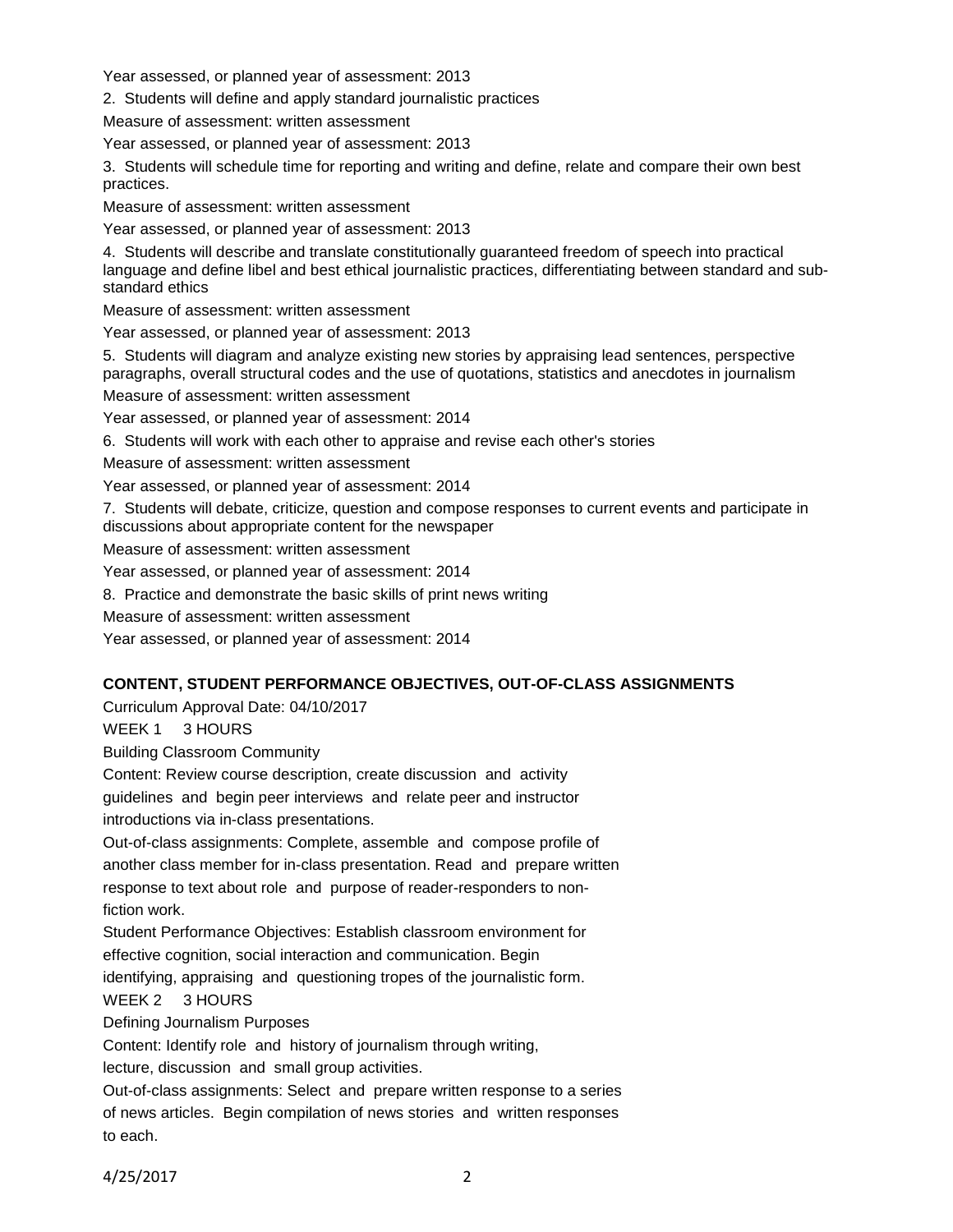Student Performance Objectives: Distinguish between various types of news stories, rate effective news writing strategies, compose response based on classroom assessment of journalism's purposes.

#### WEEK 3 3 HOURS

Examining Laws and Ethics Covering Journalism

Content: Identify history and purpose of fourth amendment, its breadth

and its limits and journalistic practices relating to it. Debate its

purposes and use. Analyze real-world applications of it.

Out-of-Class: Read and compose written responses to texts covering media law and ethics.

Student Performance Objectives: Define, assess, analyze and begin interpreting appropriate application of media law and journalistic ethics.

# WEEK 4 3 HOURS

Examining Laws and Ethics Covering Journalism

Content: Continue identifying the history and purpose of fourth amendment, its breadth and its limits and journalistic practices relating to it.

Out-of-Class: Read and compose written responses to texts covering media law and ethics. Prepare for in-class exam, covering media law and ethics. Student Performance Objectives: Define, assess, analyze and interpret appropriate application of media law and journalistic ethics.

Student Performance Objectives: Practice defining, assessing, analyzing and interpreting appropriate application of media law and journalistic ethics.

# WEEK 5 3 HOURS

Identifying Basic News story Elements and Journalistic Style Guidelines Content: Diagram news stories, identifying and defining basic news story elements and strategies. Identify and begin applying principles of Associated Press style guide. Conduct exam, covering media law and ethics and application of style guide principles.

Out-of-Class: Select and prepare another written response to developing collection of news articles. Identify stylistic tropes and elements and strategies therein. Prepare for in-class exam, covering media law and ethics.

Student Performance Objectives: Identify and apply appropriate use of media law and ethics and style guide principles.

WEEK 6 3 HOURS

Identifying, Appraising and Composing Leads

Content: Identify purpose, strategy and form of various news leads through writing, lecture, discussion and small group activities.

Out-of-Class: Read and compose written response to texts about leads. Select and prepare another written response to developing collection of news articles with a special focus on leads.

Student Performance Objectives: Identify and begin to apply appropriate use of news leads.

WEEK 7 3 HOURS

Interviewing and Strategies for Quotation and Paraphrase

4/25/2017 3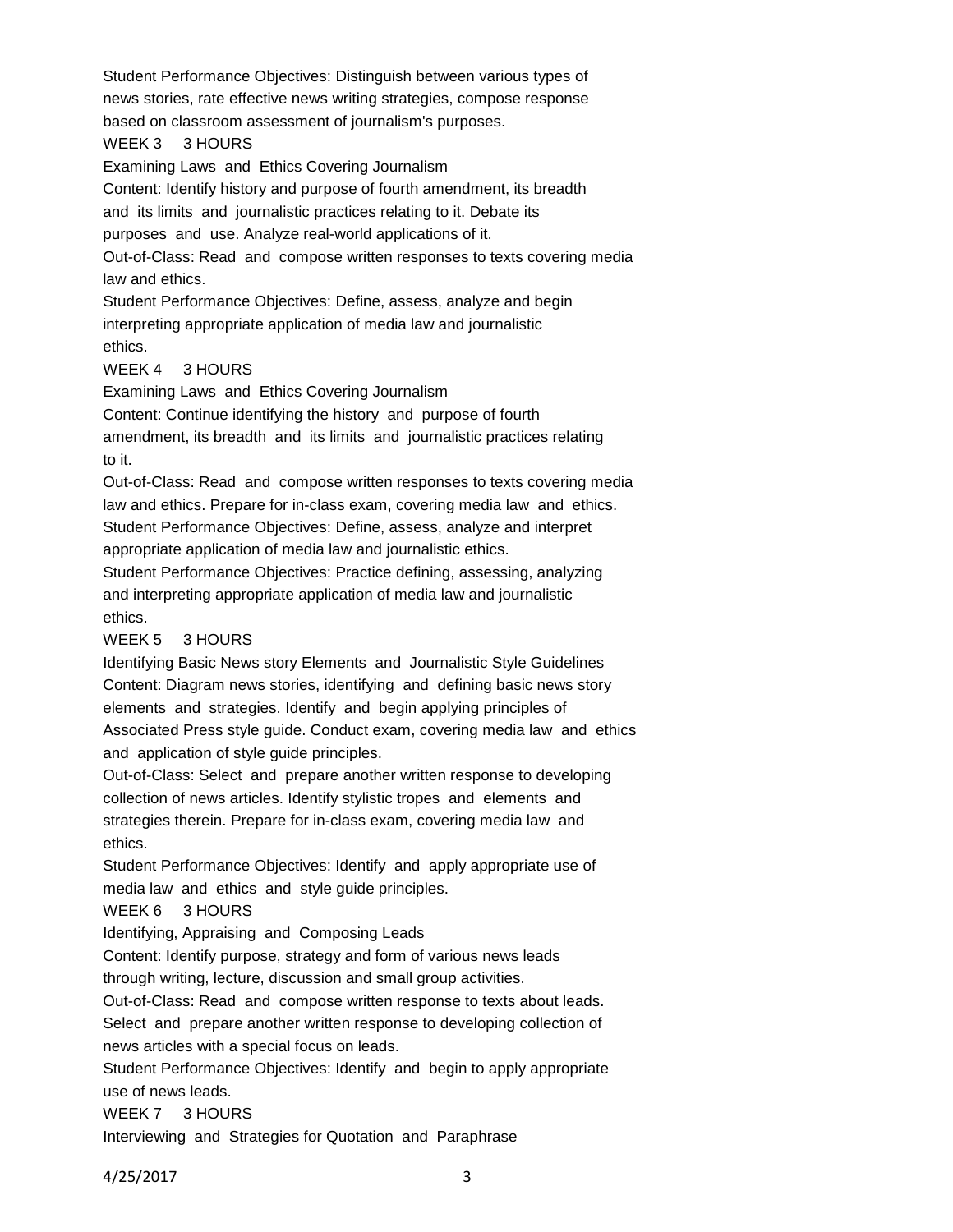Content: Identify purpose, strategy and proper form for using quotes and paraphrasing through writing, lecture, discussion and small group activities.

Out-of-Class: Read and compose written response to texts about quotes and paraphrasing. Select and prepare another written response to developing collection of news articles with a special focus on quotes.

Student Performance Objectives: Identify and begin to apply appropriate use of quotes and paraphrasing.

# WEEK 8 3 HOURS

Employing Structure, Flow and Telling Details

Content: Identify purpose and strategies for using telling details and how to create flow in news writing through writing, lecture, discussion and small group activities.

Out-of-Class: Read and compose written response to texts about telling details, perspective paragraphs and structure. Select and prepare another written response to developing collection of news articles with a special focus on structure and telling details.

Student Performance Objectives: Identify and begin to apply appropriate use of telling details, perspective paragraphs, other structural strategies and flow.

# WEEK 9 3 HOURS

Diagramming and Explaining How Communities Work

Content: Illustrate how various aspects of Gavilan community and city,

state and national governments operate through writing, lecture,

discussion and small group activities.

Out-of-Class: Select "beat" and conduct interviews and fact gathering to compose a "beat" overview.

Student Performance Objectives: Identify and apply interview and reporting strategies that illustrate how that piece of Gavilan

community operates.

WEEK 10 3 HOURS

Identifying and Drafting News stories

Content: Review how to identify news stories through writing, lecture, discussion and small group activities.

Out-of-Class: Select issue and/or event to cover and begin reporting and composing news story.

Student Performance Objectives: Apply interview, reporting and

composing strategies and employ in the creation of a news story.

WEEK 11 3 HOURS

Assessing and Responding to News story Drafts

Content: Review effective strategies for responding to writers and

drafts of stories and conduct response workshops between peer editors and writers.

Out-of-Class: Rewrite news stories based on in-class feedback and response to feedback.

Student Performance Objectives: Apply effective strategies for responding to another writers drafts and translate comments of peer editors in revision of news story.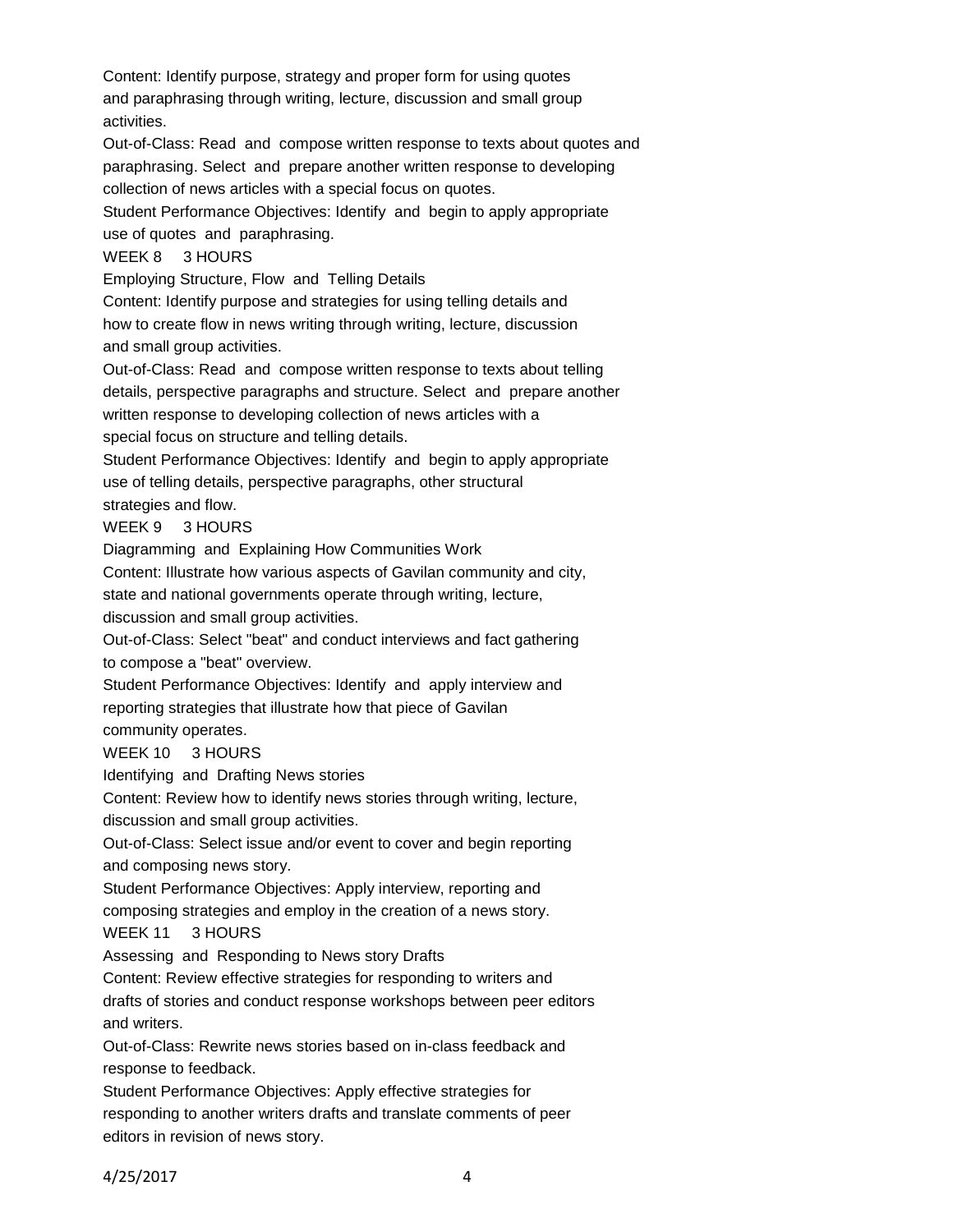# WEEK 12 3 HOURS

Identifying and Drafting News stories II Content: Review how to identify news stories through writing, lecture, discussion and small group activities. Out-of-Class: Select issue and/or event to cover and begin reporting and composing news story. Student Performance Objectives: Apply interview, reporting and composing strategies and employ in the creation of a second news story. WEEK 13 3 HOURS Assessing and Responding to News story Drafts II Content: Review effective strategies for responding to writers and drafts of stories and conduct response workshops between peer editors and writers. Out-of-Class: Rewrite news stories based on in-class feedback and response to feedback. Student Performance Objectives: Apply effective strategies for responding to another writers drafts and translate comments of peer editors in revision of second news story. WEEK 14 3 HOURS Introduction to Broadcast Journalism Content: Identify purpose and strategies of broadcast journalism through writing, lecture, discussion and small group activities. Out-of-Class: Read and compose written responses to texts about broadcast journalism. Compose broadcast-style script based on news event. Student Performance Objectives: Apply effective strategies for reporting for broadcast media. WEEK 15 3 HOURS Introduction to the Profile Form Content: Identify purpose and strategies of profile writing. Out-of-Class: Read and compose written responses to a published profile. Select profile subject and begin interviewing and reporting about subject. Student Performance Objectives: Apply effective strategies for fact gathering and other reporting methodology for the creation of a profile. WEEK 16 3 HOURS Introduction to Investigative Journalism Content: Identify purpose and strategies of investigative journalism through writing, lecture, discussion and small group activities. Out-of-Class: Read and compose written response to texts that model and are about investigative journalism. Continue gathering facts and continue composing profiles. Student Performance Objectives: Apply effective strategies for fact gathering and other reporting and composing methodology for the creation of a profile. WEEK 17 3 HOURS Assessing and Responding to Drafts of Final Projects Content: Review effective strategies for responding to writers and drafts of stories and conduct response workshops between peer editors and writers.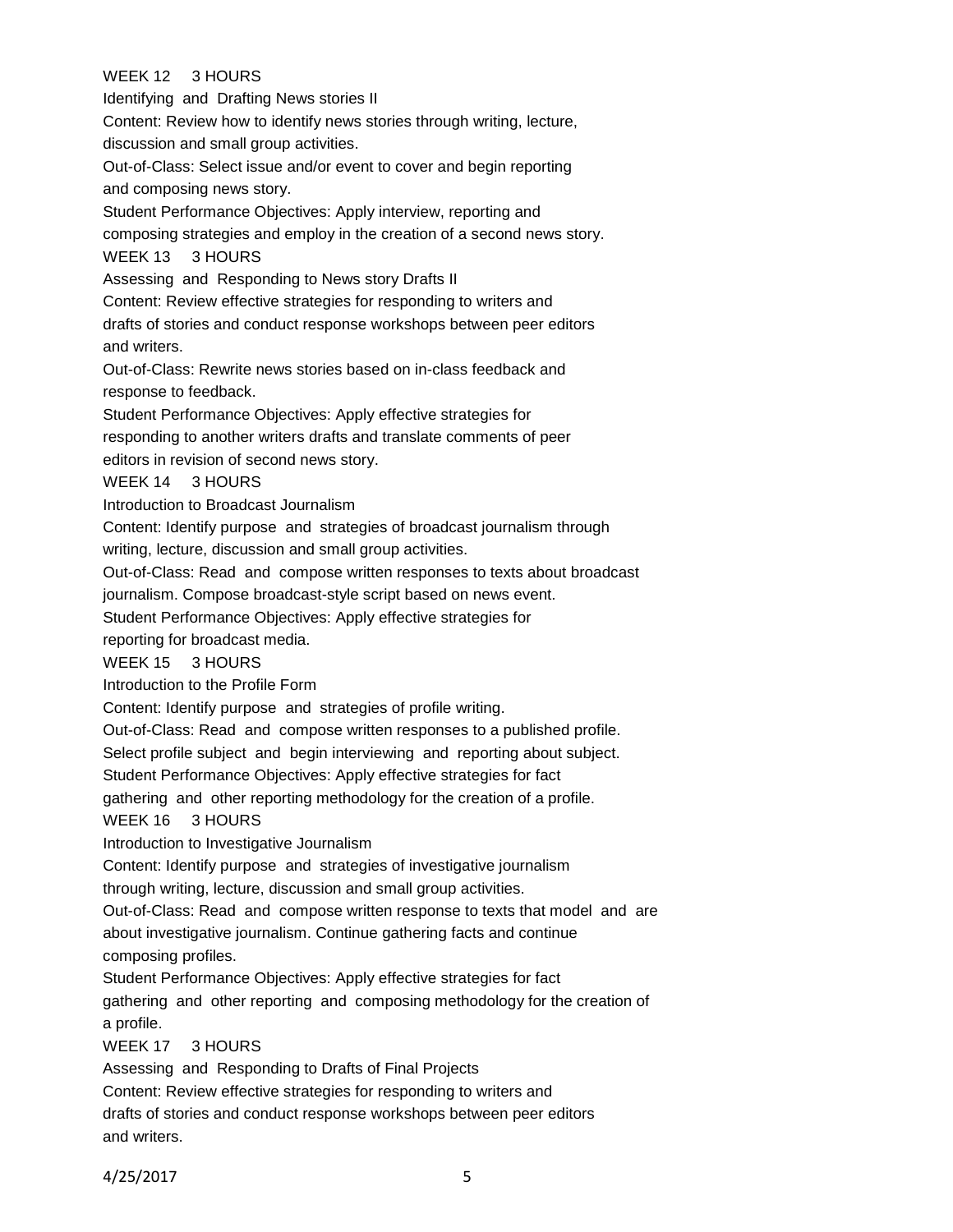Out-of-Class: Rewrite profiles based on in-class feedback and response to feedback.

Student Performance Objectives: Apply effective strategies for

responding to another writers drafts and translate comments of peer

editors in revision of second news story.

WEEK 18

2 HOURS Final Exam Content: Conduct presentations based on profiles. Out-of-class: Not applicable. Student Performance Objectives: See Institutional Learning Outcomes. Included in content section.

# **OUT OF CLASS ASSIGNMENTS:**

#### Required Outside Hours: 3

Assignment Description: Students will cover a college or community event, then write and report, producing a digital story using online print, online broadcasting, online social media communications channels.

# **METHODS OF INSTRUCTION:**

Lecture, class discussion, small group activities and out-of-class performance assignments are designed to acquaint the student with learning journalistic styles of fact gathering, reporting and writing skills. Texts are dealt with via lecture, discussion, small group activities and news assignments. Guest speakers are also employed.

## **METHODS OF EVALUATION:**

Writing assignments Percent of total grade: 20.00 % 20% - 30% Reading reports; Essay exams; Term papers Problem-solving assignments Percent of total grade: 20.00 % 20% - 30% Homework problems; Field work; Quizzes; Exams Skill demonstrations Percent of total grade: 20.00 % 20% - 30% Class performance; Field work; Performance exams Objective examinations Percent of total grade: 20.00 % 20% - 30% Matching items; Completion

#### **REPRESENTATIVE TEXTBOOKS:**

Required Representative Textbooks

Whitaker, Ramsey, Smith. Media Writing: Print, Broadcast and Public Relations. New York: ISBN: 978-0- 415-88803-5,2012.

Offers instruction in digital news writing, digital broadcast writing, digital public relations writing and digital social media writing, best applications and practices for each.

Reading Level of Text, Grade: 13 Verified by: Jan Janes

Required Other Texts and Materials

Associated Press, Associated Press Stylebook and Briefing on Media Law, Basic Books

#### **ARTICULATION and CERTIFICATE INFORMATION**

Associate Degree: